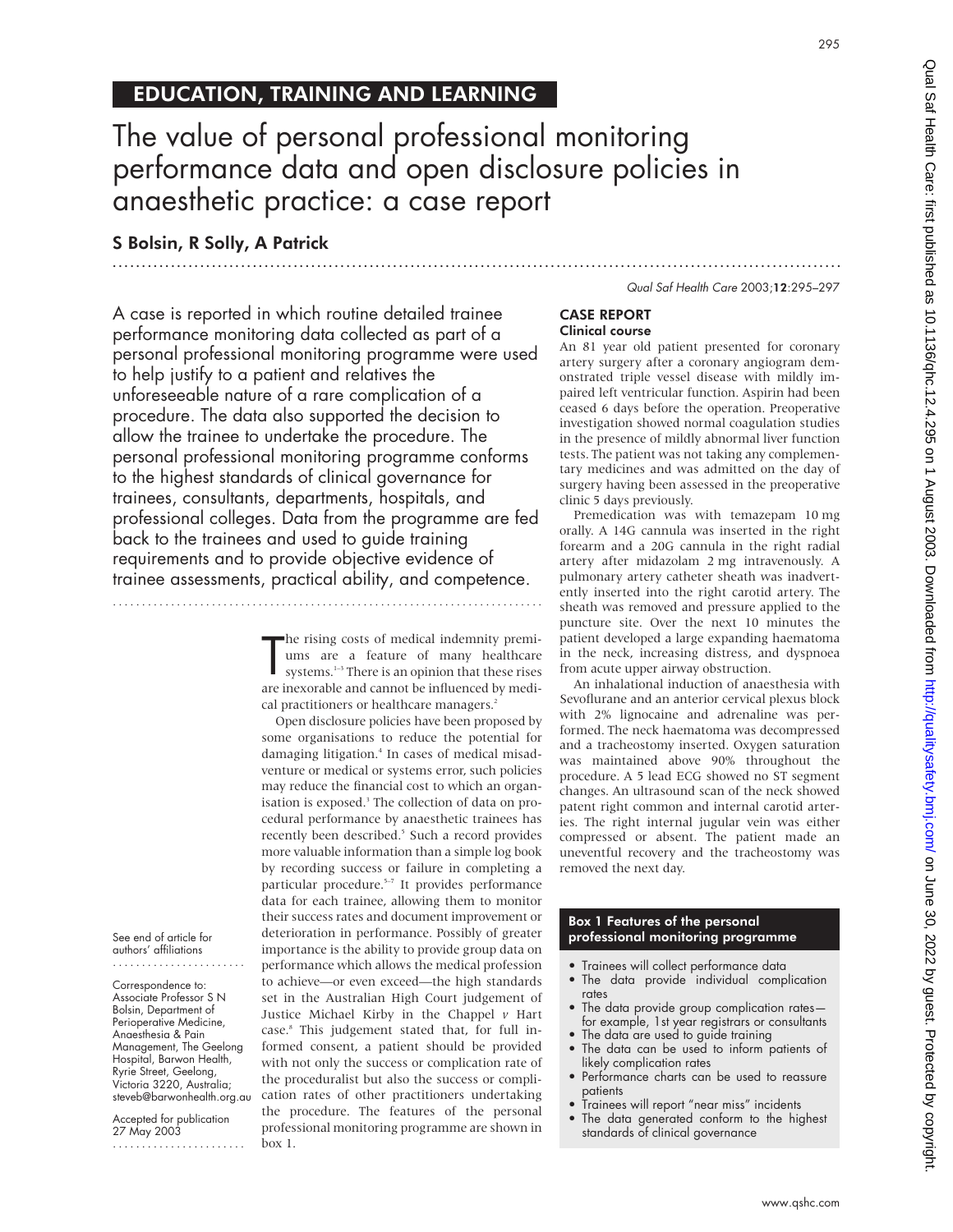

Figure 1 Performance chart of trainee for Swan-Ganz catheter insertion showing 46 insertions with no failures and no complications. Performance after the patient described in this paper (insertion 47) continued to be complication free, indicating no change in the overall performance of the trainee. The horizontal axis is a statistical conversion of the cumulative failure rate over the series of procedures in which movement of the performance graph spanning two horizontal lines represents a statistically significant change in the performance of the anaesthetist (upward crossing of two horizontal lines documents statistically worse performance; downward crossing of two horizontal lines documents statistically<br>hotter performance)  $\frac{12}{6}$ better performance).

The following week the patient underwent coronary artery bypass grafting. A Swan-Ganz catheter was inserted into the left internal jugular vein under ultrasound guidance. The anaesthetic and surgery were uneventful. The postoperative course was complicated by atrial fibrillation and cellulitis of the saphenous vein harvest site, both of which resolved.

## Legal course

After the initial decompression and tracheostomy a discussion with the family provided the information that the complication experienced by the patient was a very rare but reported complication of internal jugular vein cannulation occurring in <1/5000 CVP insertions. The initial response of the family was an angry denunciation of the standards of clinical practice within the hospital and a criticism of the Division of Perioperative Medicine for allowing a trainee to jeopardise the life of the patient. This was expressed verbally, and also as a request for information about the person to address in order to initiate a complaint against the hospital and the trainee concerned.

The clinicians involved in the case examined the trainee's record for central venous line insertion and also the trainee's record of pulmonary artery catheter insertion which had been entered separately on the personal professional monitoring programme.<sup>5</sup> The implications of disclosure of the performance record were then also discussed with the trainee and the specialists managing the case. The very low complication rate for both central venous line insertion and pulmonary artery line insertion in the trainee's hands indicated that open disclosure would help to justify the decision that the trainee

should be allowed to insert the line in this case (fig 1). This decision was made with the involvement of the trainee in the discussion.

After disclosure of the trainee's record to the family, including the performance chart (fig 1), there was an immediate and dramatic change in the opinions of the family. The senior family members understood that the record for the trainee indicated that the decision to allow him to insert the pulmonary artery catheter had been made on the basis of valid performance data and was entirely justified. They also then understood more clearly that the sequence of events represented an unfortunate misadventure that could have happened in the hands of any experienced anaesthetist. They were also so impressed by the quality and clarity of the data from the personal professional monitoring project that they requested information on the person to address compliments about a clinical service. They wished to compliment the anaesthetic service for the quality of the data collected and the use to which it was put. This experience is in line with other open disclosure reports.<sup>4</sup> The patient was very happy to give written consent for her case to be submitted for publication.

# **DISCUSSION**

There is no doubt that provision of the procedural performance data of the trainee anaesthetist addressed the concern of the family about the competence of the anaesthetic management. Conversations with the relatives subsequent to the provision of this information confirmed this observation.

# Financial implications

The estimated costs for an initial patient complaint were obtained from a local medical indemnity organisation and estimated to be £4000 (US\$6000) for the first contact from a solicitor representing a patient or relatives. Subsequent contacts are estimated to be of the order of £2000 (US\$3000). The total estimated costs for a case of this nature not going to court were £4000–12 000 (US\$6000–18 000) (Mark Valena, CEO Medical Defence Association of Victoria, personal communication).

The Department of Perioperative Medicine in the Geelong Hospital undertakes about 16 000 anaesthetic procedures a year and has the only accredited acute and chronic pain service in the state of Victoria. There are 11 full time consultant anaesthetists, 24 part time consultants, and 12 ANZCA accredited registrars providing anaesthetic services.

The cost of providing this programme to all ANZCA accredited registrars in the anaesthetic department for 3 years was £5400 (\$10 800). The ongoing cost of the programme for the trainees in the department is £1800 (\$3600) per annum. Thus, a minimum of 50% of the initial cost of providing the personal professional monitoring programme to the department was recouped inside the first year in dealing with this one case from a single trainee.

An additional attraction to indemnity organisations of this type of information is the ease of defence of subsequent claims if litigation is pursued. The indemnity organisations anticipate that the ability to provide individual performance data from clinicians accused of substandard or negligent practice would

| <b>Table 1</b> Illustrative costing                                           |      |         |
|-------------------------------------------------------------------------------|------|---------|
|                                                                               |      | (USS)   |
| Cost of programme (year 1 subscription)                                       | 1.50 | (300)   |
| Registrars in department (12)                                                 | 1800 | (3600)  |
| Subscriptions for 3 years                                                     | 5400 | (10800) |
| Hardware costs: 12 devices @ £320 (US\$480) (devices on loan from department) | 3840 | (5760)  |
| Total cost for 3 years                                                        | 9240 | (16560) |